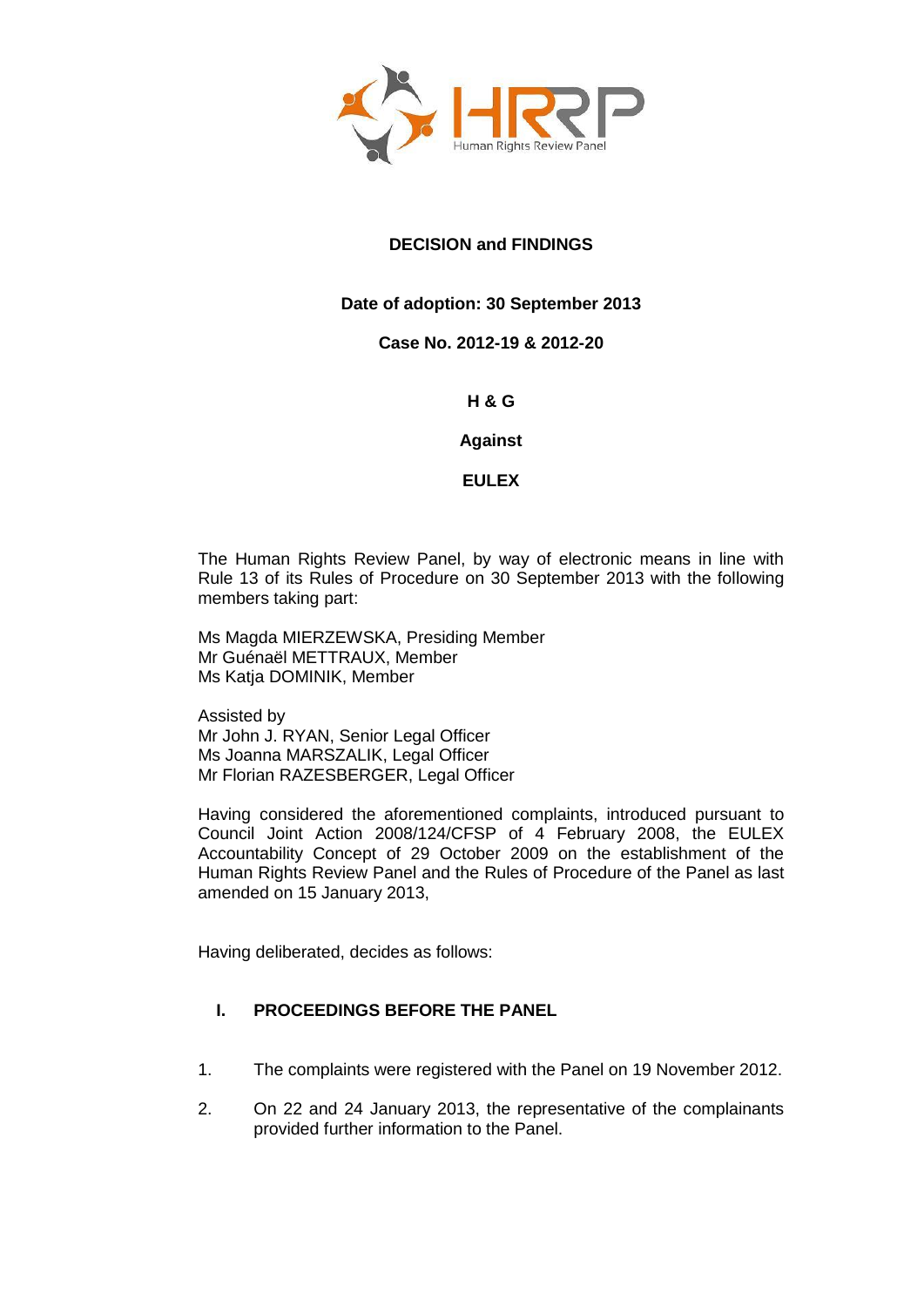- 3. Because of concerns pertaining to their security, the Panel acceded to the complainants' request not to have their names disclosed.
- 4. On 11 April 2013, the Panel communicated the complaints of H and G collectively, without prejudice to the possibility to later order a formal joinder of cases pursuant to Rule 20 of its Rules of Procedure.
- 5. The observations of the Head of Mission (HoM) were received on 10 June 2013 after which they were communicated to the complainants for further observations. The complainants did not make any additional submissions.
- 6. Considering the extent to which issues raised in the two complaints are overlapping, the Panel hereby orders the formal joinder of these two cases (H and G) pursuant to Rule 20 of its Rules of Procedure.

## **II. FACTS**

#### **Circumstances of the case**

The following facts were established on the basis of information provided by the complainants:

#### **Complainant H**

- 7. On 28 June 2012, complainant H visited Kosovo as part of an official delegation of "Serbian Veterans" to lay a wreath at a monument at *Gazimestan*. The delegation was allowed passage and was able to reach the monument at *Gazimestan* "*together with all marks that we had on our shirts and T-shirts, such as the emblem of Serbian Veterans and the wreaths which we laid at the monument"*.
- 8. On the way back from *Gazimestan*, at around 14:00, at the crossing point at Merdare, the so-called Regional Operational Support Unit (ROSU) and the Kosovo Police (KP) stopped the vehicle in which the complainant was travelling together with a colleague and a driver.
- 9. The complainant and the other two individuals travelling with him were told to get out of the vehicle. The complainant says that he was asked about the mark of "Serbian Veterans" that was visible on the left side-pocket on his shirt. The complainant further states that during that time a team of the local Kosovo TV station "KTV" was present and filming the scene.
- 10. ROSU and KP [the complainant assumes that the KP belonged to the border police] officers searched the vehicle and checked their suitcases. According to the complainant "*[t]hey took from the trunk of the vehicle a Serbian Veterans flag and showed it to the cameras*".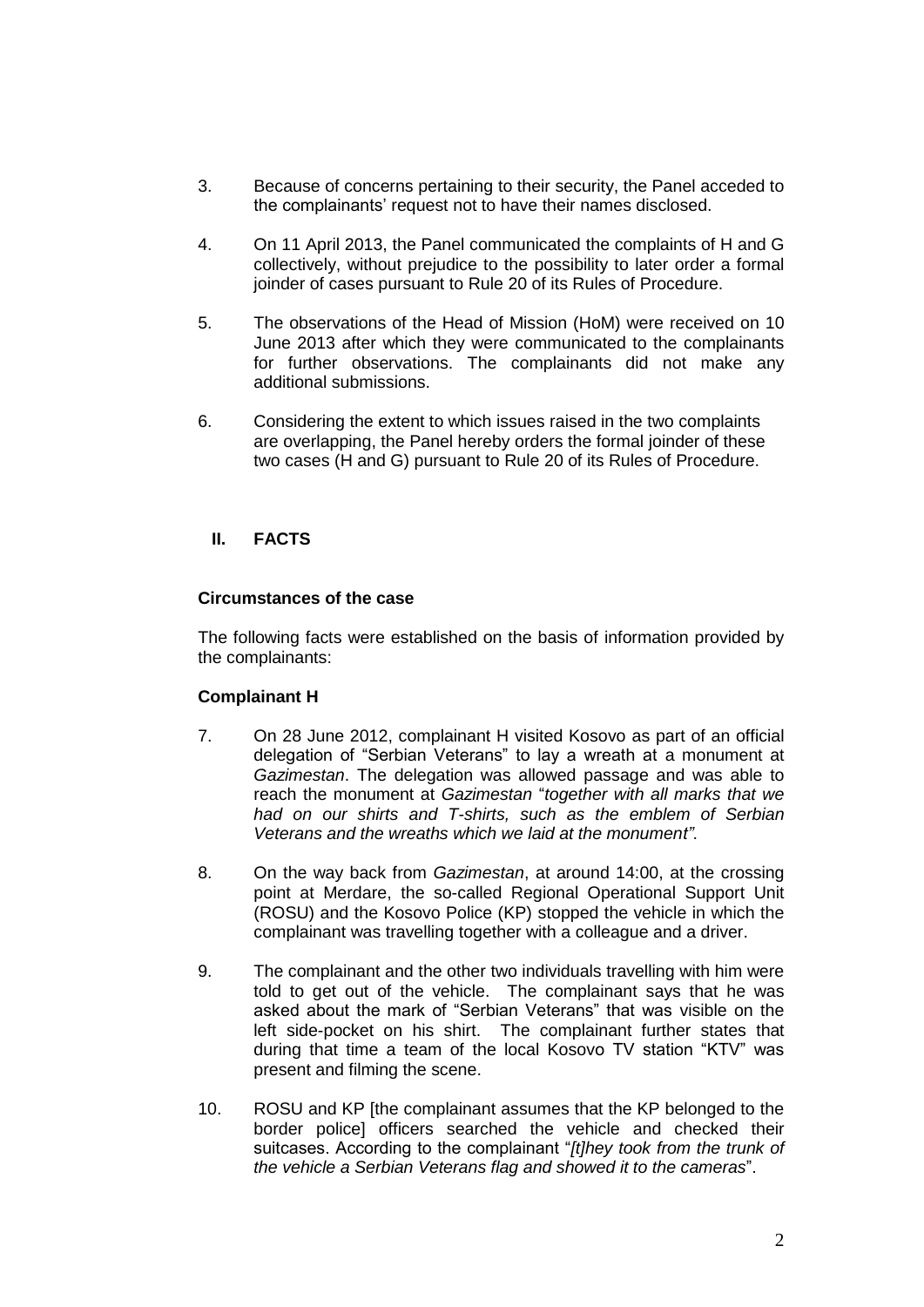- 11. Then, pursuant to an order issued by a KP/ROSU commander, the complainant and his colleague were taken to the last [police] "*container on the left side in the direction that leads towards Serbia*".
- 12. Inside the container, a police officer told the complainant to take off his shirt [which bore a Serbian emblem] under the threat that the officer would otherwise rip it off. The complainant states that he was under the impression that the officer wanted to start a quarrel, so he obeyed and took his shirt off.
- 13. It is alleged that another police officer opened the door of the container and asked the police officer inside if he had already started the beating and if he needed any assistance in this regard.
- 14. It is further alleged that after a while, a man wearing a white shirt [apparently a senior officer according to the complainant] ordered the complainant to move into another container which the complainant believes was used as office space.
- 15. It is alleged that this senior officer then took off his pants to show a big bruise on his thigh which, purportedly, he had gotten during the morning at the same crossing point. It is alleged, that by doing so the police officer intended to provoke the complainant and to find out whether the complainant and his companions were aware of the morning's events, referring to a violent incident the complainant was did not know about.
- 16. Another person in civilian clothes who was carrying a gun then appeared and took some of the complainants' belongings away. It is alleged that some of these belongings were confiscated, in particular items that bore emblems of Serbian Veterans. Then, the police officer turned on the TV and said "*You became famous now; they show you live on TV*". Allegedly, subtitles on the TV program read: "*Directly from Merdare, Serbian Nationalists stopped at Merdare*".
- 17. It is stated that the complainant was provoked several times by KP when they asked if the beating had already started. Another man in civilian clothes allegedly stated that the complainant and his companions would be kept in detention for a month. When the complainant enquired about the reasons for such detention, he was told that they had breached the laws of the Republic of Kosovo.
- 18. At around 16:30, the complainant and his companions were ordered to continue their trip. The complainant stated that for all this time no EULEX staff "*even showed up let alone was present there*".
- 19. The complainant submitted a certificate of temporarily confiscated assets. It is not known if the complainant got his belongings back.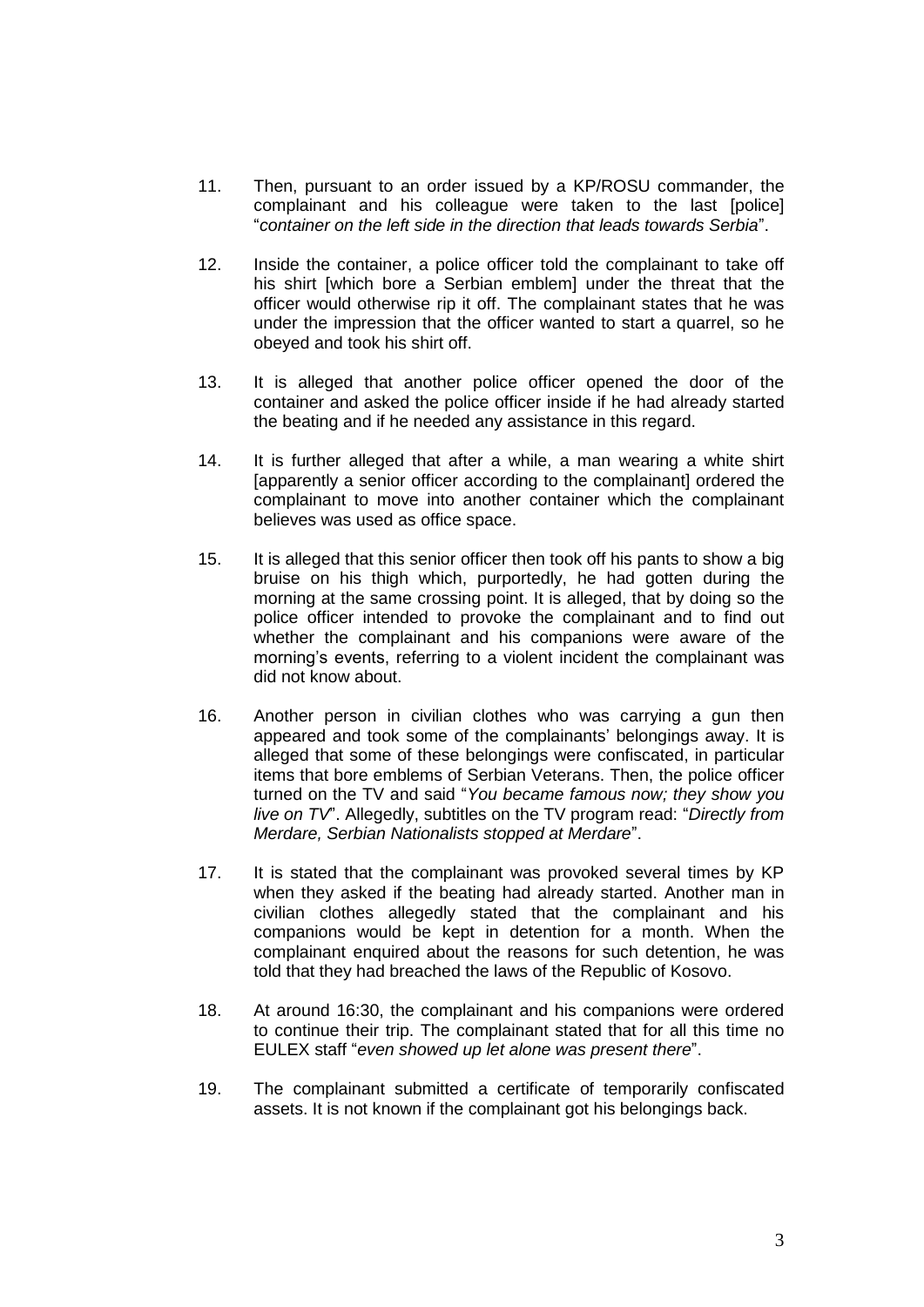## **Complainant G**

- 20. On 28 June 2012, the complainant, together with a group of friends, went to Kosovo to lay a wreath at the monument at *Gazimestan*. The group arrived at the border crossing at Merdare at around 6:20 a.m. The group decided to leave the vehicle and to cross the border on foot.
- 21. It is alleged that while standing in line and waiting for their documents to be checked, a KP officer approached the group and addressed them in Albanian. One of the friends of the complainant allegedly asked the police officer to explain what he was speaking about, as nobody in the group of 12 persons was able to speak Albanian. Allegedly, the police officer pulled the first person from the line and asked him rudely "*What are you doing here?*" in Serbian.
- 22. The man answered that the group was on a pilgrimage and that they were intent on laying a wreath at the monument at *Gazimestan*. It is alleged that the KP officer shouted at the group in Albanian, and then said "*What are you doing here; this is not your land anymore*". It is alleged that the police officer noticed that the complainant and a few of his friends were wearing T-shirts with Serbian insignias.
- 23. The complainant stated that in order not to provoke anyone he was wearing a jacket over his T-shirt. However, KP noticed the T-shirt and an officer allegedly shouted at the complainant and pulled him at his sleeve, asking him to take it off. The complainant obeyed the order. Thereafter, the complainant was taken to a container were he and his backpack were searched.
- 24. The complainant states that he felt threatened all the time. According to his account, the whole group of 12 people was sent to the same container to be searched. When the complainant was searched, there were four KP officers present. When searching the complainant's backpack, KP discovered a Serbian flag. It is alleged that KP was throwing the complainant's belongings on the ground, and that one KP member stood and spit on them.
- 25. The complainant alleged that "[t]*he same guy that was standing and spitting on my belongings, told me in Serbian language the following: 'I will piss on these things now and then I will return it to you', at the same time he was laughing*". The complainant together with the other 11 individuals was kept in the container for about 40 minutes. It is alleged that all of them were checked and treated in the same way as the complainant.
- 26. The complainant further states that he was treated roughly and rudely by one KP who was insulting him because of his nationality. That police officer allegedly pushed the complainant out of the container, and kicked into the complainant's left thigh. Thereafter, the police officer told everyone to wait outside, except one juvenile, whom he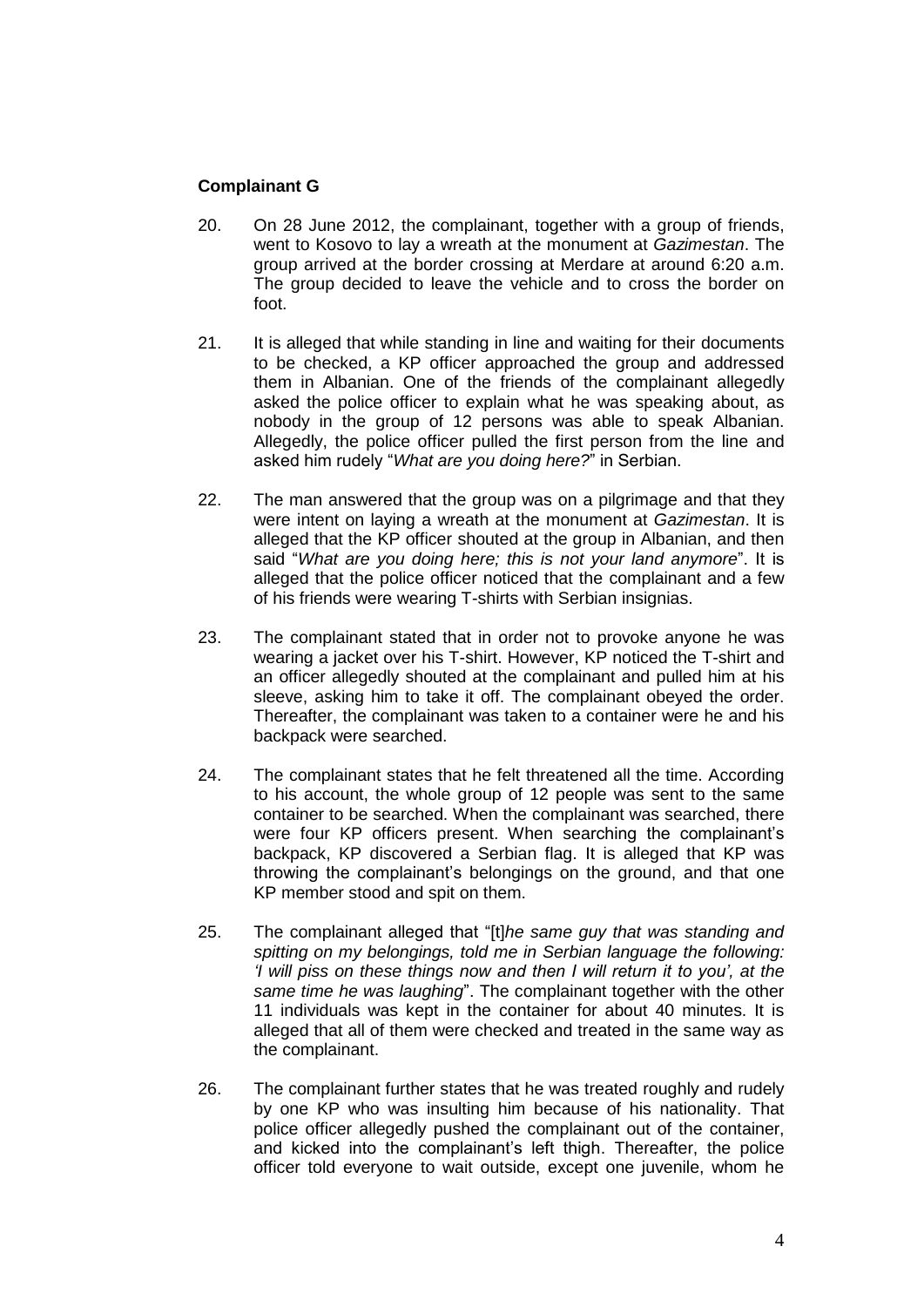kept inside the container. After some 10 minutes, the juvenile came out of the container with "red traces" visible on his face. When the complainant asked him what happened, he did not say anything as "*he just wanted to move on further, not to cause any more troubles, although from his face you could see that they had used force*".

- 27. Then, one KP officer came and ordered the group to wait to receive certificates for confiscated assets. When that police officer went back to the container, another officer came out from the container where the group had been interrogated and told the group "*that he has urinated over our belongings and if we want we can go inside and collect the stuff, we can take only water and food that was confiscated but not the personal assets (T-shirts and flags)*".
- 28. It is alleged that after few minutes, one of the police officers came out with certificates of confiscation. The complainant stated that the certificate he was handed was not correct, as for instance, a hat that was confiscated did not have any Serb signs, as recorded in the statement. The complainant confronted the police officer. The latter allegedly drew a gun and told the complainant that they have "*permission to use it and told me to get lost as soon as possible*".
- 29. Thereafter, the group passed the crossing point and continued towards *Gazimestan*. The juvenile with red marks on his face told he complainant that he had been harassed in the container, that KP used unnecessary force against him, that they had slapped him, that they were hitting him in the stomach and that one KP kicked him in the head.
- 30. The complainant alleges that "[a]*ll this time the EULEX Officers were absent. Because of the behaviour of the members of KP and their attitude toward us, we were not able to make contact with EULEX*".
- 31. Upon their arrival in Gracanica, the case was reported to the Police and to EULEX. EULEX asked the complainants to submit the certificates for confiscated assets which they did. So far, the complainant did not hear from EULEX.

#### **Facts relevant to EULEX's investigative efforts**

- 32. In its observations of 10 June 2013, EULEX submitted that it is not aware of any investigation of these specific events by the KP. Further EULEX submitted that it did not conduct any investigation of these events.
- 33. With regard to complainant G, EULEX submitted that inquiries made by EULEX did not lead to any evidence of the receipt of a complaint or of the submission of certificates for confiscated assets.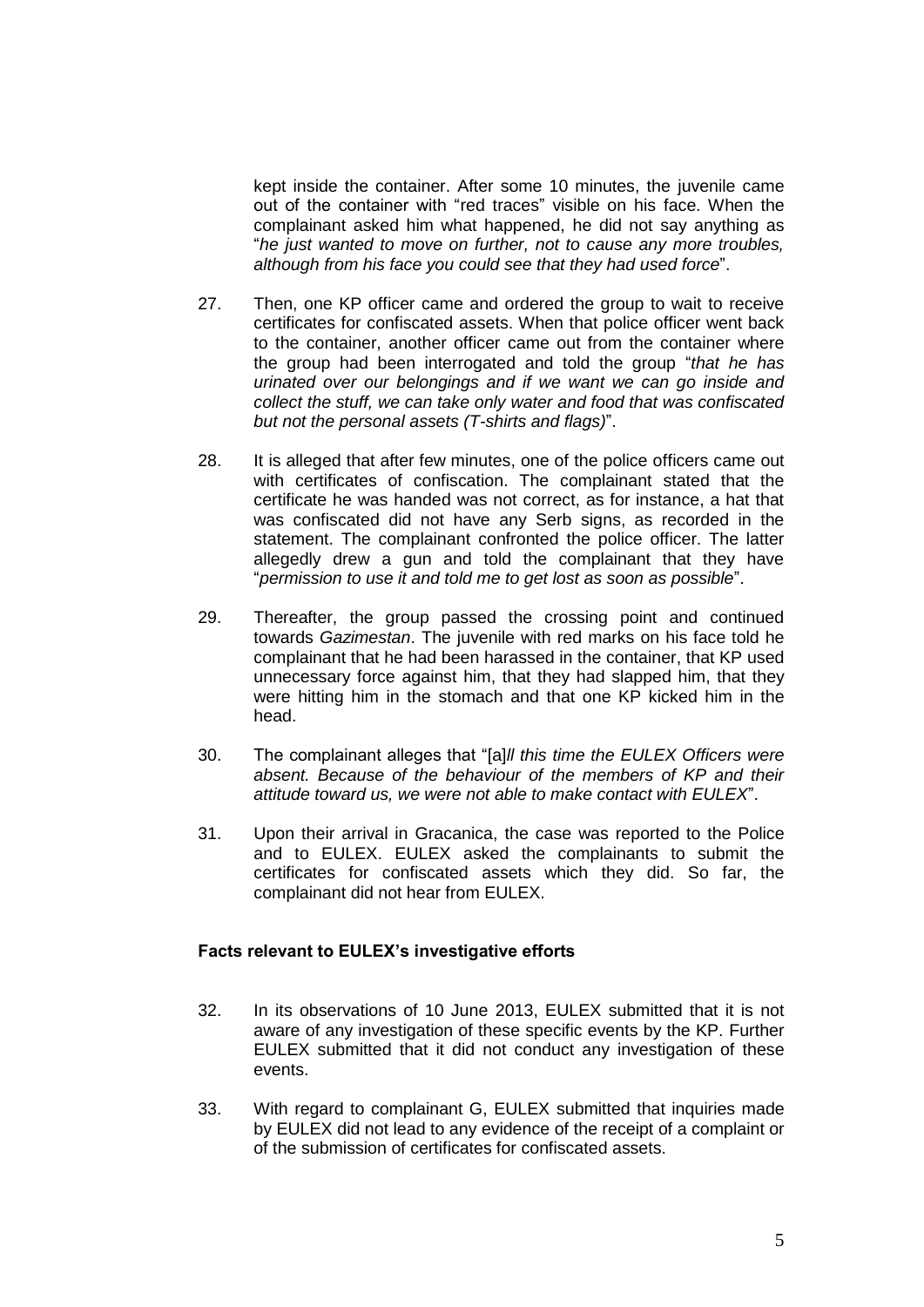## **EULEX as second responder**

34. EULEX further submitted that its main role with regard to the Executive Police was to be ready as a second responder where it is requested to intervene by KP.

#### **RELEVANT APPLICABLE LAW**

35. As a matter of substantive law, the Panel is empowered to apply human rights instruments as reflected in the EULEX Accountability Concept of 29 October 2009 on the establishment of the Human Rights Review Panel. Of particular importance to the work of the Panel are the European Convention on the Protection of Human Rights and Fundamental Freedom and the International Covenant on Civil and Political Rights which, in many respects, provide the standards for the protection of human rights which must be guaranteed by the public authorities in all democratic legal systems.

#### **Joint Action**

36. Relevant extracts of Articles 2 and 3 of European Council Joint Action 2008/124/CFSP of 4 February 2008 on the European Union Rule of Law Mission in Kosovo, EULEX KOSOVO (hereafter: Joint Action), read as follows:

#### **Article 2 Mission Statement**

EULEX KOSOVO shall assist the Kosovo institutions, judicial authorities and law enforcement agencies in their progress towards sustainability and accountability and in further developing and strengthening an independent multi-ethnic justice system and multiethnic police and customs service, ensuring that these institutions are free from political interference and adhering to internationally recognised standards and European best practices.

EULEX KOSOVO, in full cooperation with the European Commission Assistance Programs, shall fulfill its mandate through monitoring, mentoring and advising, while retaining certain executive responsibilities.

#### **Article 3 Tasks**

In order to fulfill the Mission Statement set out in Article 2, EULEX Kosovo shall:

(a) monitor, mentor and advise the competent Kosovo institutions on all areas related to the wider rule of law (including a customs service), whilst retaining certain executive responsibilities;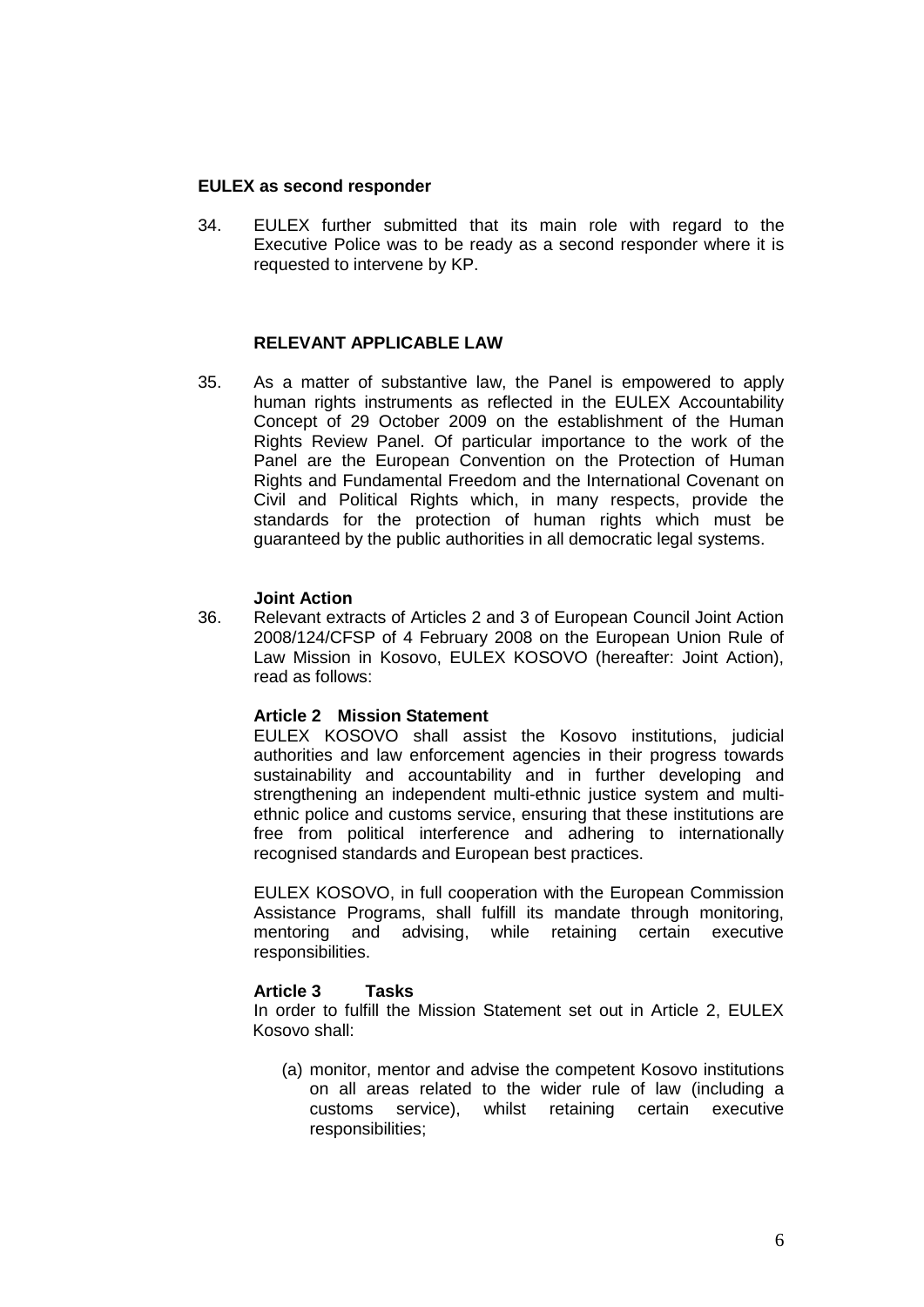- (b) ensure the maintenance and promotion of the rule of law, public order and security including, as necessary, in consultation with the relevant international civilian authorities in Kosovo, through reversing or annulling operational decisions taken by the competent Kosovo authorities;
- (d) ensure that cases of war crimes, terrorism, organised crime, corruption, inter-ethnic crimes, financial/economic crimes and other serious crimes are properly investigated, prosecuted, adjudicated and enforced, according to the applicable law, including, where appropriate, by international investigators, prosecutors and judges jointly with Kosovo investigators, prosecutors and judges or independently, and by measures including, as appropriate, the creation of cooperation and coordination structures between police and prosecution authorities;
- (h) assume other responsibilities, independently or in support of the competent Kosovo authorities, to ensure the maintenance and promotion of the rule of law, public order and security, in consultation with the relevant Council agencies; and
- (i) ensure that all its activities respect international standards concerning human rights and gender mainstreaming.

#### **Law on Jurisdiction Article 17**

17.1 For the duration of the EULEX KOSOVO in Kosovo, the EULEX police will have the authority to exercise the powers as recognized by the applicable law to the Kosovo Police and according to the modalities as established by the Head of the EULEX KOSOVO.

## **III. COMPLAINTS**

- 37. The complaints relate to two incidents at the Merdare Crossing point, which are connected to the Vidovdan celebrations of 28 June 2012.
- 38. The complainants rely on a number of protected rights, including the right not to be subject to cruel, degrading or inhuman treatment (e.g., Article 3 ECHR; Article 7 ICCPR), the right to respect for private and family life (Article 8 ECHR; Articles 17/23 ICCPR), the right to freedom of thought, conscience and religion (Article 9 ECHR; Articles 18/19 ICCPR), freedom of expression (Article 10 ECHR; Article 19 ICCPR), the right to freedom of assembly and association (Article 11 ECHR; Article 21/22 ICCPR), the right to an effective remedy (Article 13 ECHR; Article 2 ICCPR), and the prohibition against discrimination (Article 14 ECHR; Article 26/27 ICCPR). They submit that their rights have been breached as a result of the facts complained of.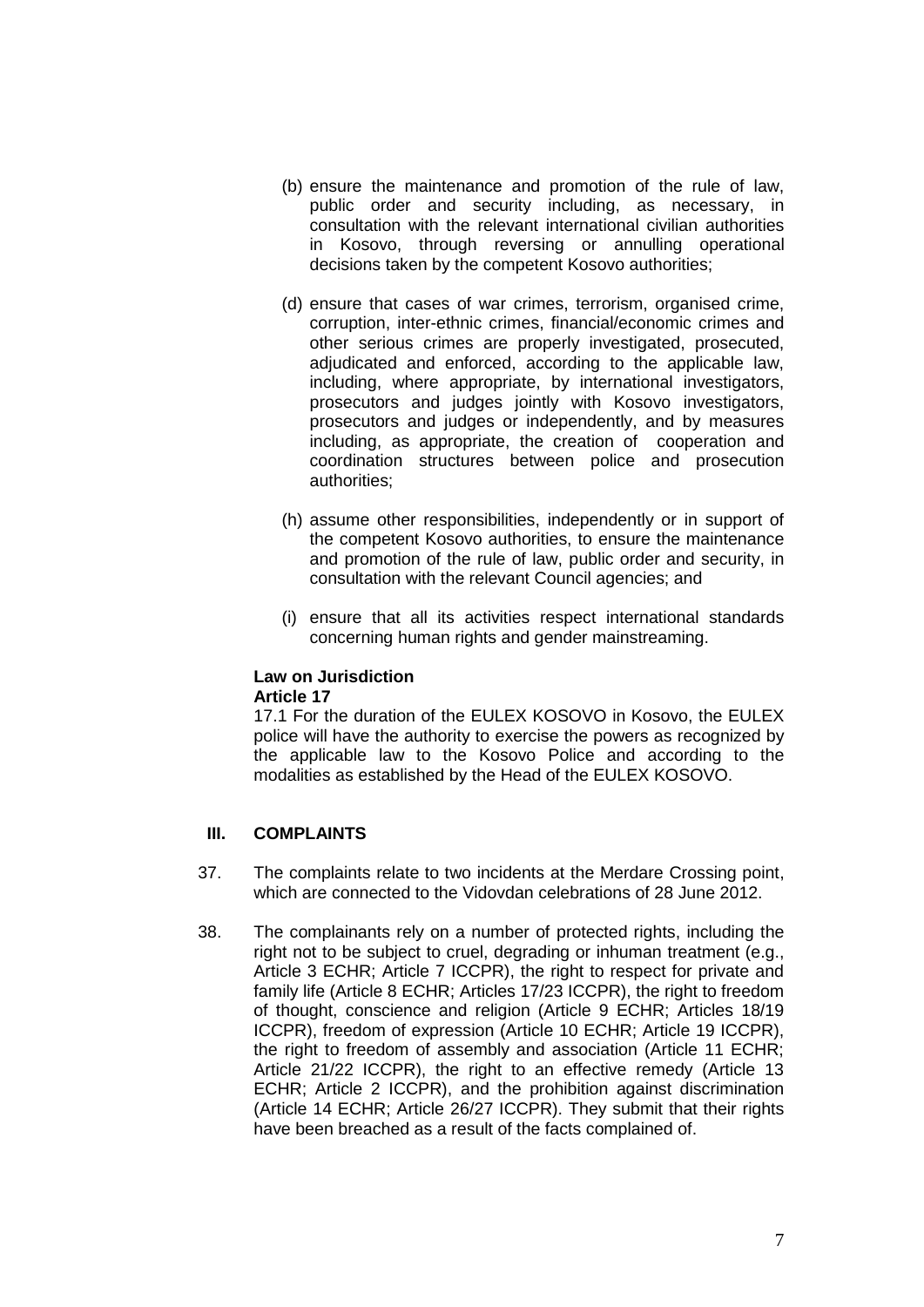# **IV. THE LAW**

- 39. It is for the Panel to determine the legal characterisation of the complaints to be examined. The Panel will examine the two cases under the following provisions: the right to respect for private and family life (Article 8 ECHR; Article 17 ICCPR); the right to freedom of thought, conscience and religion (Article 9 ECHR; Articles 18 and 19 ICCPR); the right to freedom of assembly and association (Article 11 ECHR; Articles 21 and 22 ICCPR) and the right to an effective remedy (Article 13 ECHR; Article 2 ICCPR).
- 40. The Panel reiterates the approach it has adopted in its decision of 20 June 2013, A, B, C & D against EULEX (Case No. 2012-09, 2012-10, 2012-11 and 2012-12). As the present case relates, like those, to the *Vidovdan* celebrations of 28 June 2012, the Panel's earlier findings regarding the planning and controlling of EULEX operations in the context of these events are applicable here. The Panel therefore refers to and adopts by reference its findings and conclusions as contained in its A, B, C & D decision, at paragraphs 45-49, to the extent that those are relevant to the present decision.

## **EULEX responsibility for human rights protection**

- 41. The Panel accepts that given the limited executive mandate of EULEX, it cannot be held responsible for failing to guarantee an effective protection of human rights as such in Kosovo and that an impossible or disproportionate burden as regards policing cannot be imposed on the Mission.
- 42. The Panel notes, however, that it is the obligation of EULEX under the Council Joint Action to ensure that its activities should be carried out in compliance with international standards of human rights (see Article 3 (i), Council Joint Action 2008/124/CFSP; see paragraph 36 above). EULEX is therefore required to intervene to protect human rights wherever it knows or ought to have known at the time of a real and immediate risk that a violation might occur if it did not intervene (see, e.g., *Đorđević v. Croatia*, no. 41526/10, § 138-139, ECHR 2012 and references cited therein; *Osman v. the United Kingdom*, 28 October 1998, § 16). The nature of the response should be appropriate to the circumstances and, in turn, depend on what right or rights were at stake and on the seriousness of the threats to those rights (see the Panel decision in *Kahrs against EULEX*, no.2012-16, § 31).
- 43. Accordingly, the Panel will examine whether, in the present case, EULEX's actions or omissions, in so far as they affected the complainants in the context of the police operation on 28 June 2012, were consistent with the human rights obligations of EULEX rising in connection with the exercise of its executive mandate of EULEX as defined above.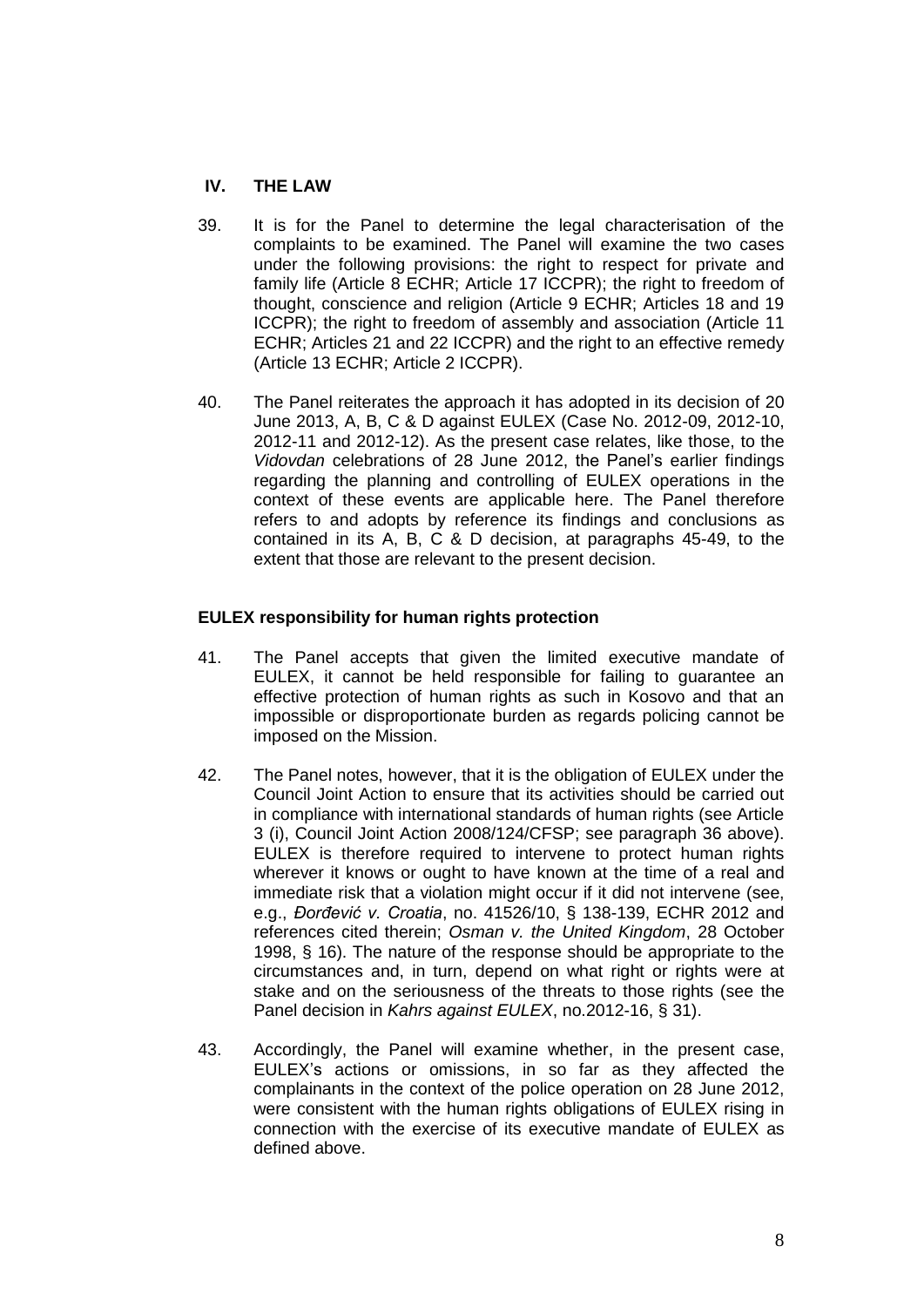- 44. As a preliminary matter, the Panel notes that EULEX is not expected to provide better policing than the resources put at its disposal would allow. EULEX is obliged, however, to take necessary and reasonable measures within the scope of its competence to provide for the effective protection of the human rights of those who find themselves on the territory of Kosovo.
- 45. This is also the case where, as in the present case, the conduct of KP presents a real risk that these rights might be violated. In such a case, EULEX is expected to provide safeguards – including operational ones – capable of ensuring that KP acts in accordance with its obligations and, where they fail to do so and put the effective exercise of these rights at risk, to intervene appropriately to prevent any violation, and, should this be necessary for that purpose, even to reverse or cancel KP operational decisions in accordance with Article 3b) Joint Action.
- 46. The Panel observes that by participating in the celebrations at Gazimestan the complainants sought to exercise their right to freedom of assembly and their right to freedom of conscience. While they were not prevented from participating, they were subject to inappropriate treatment at the Merdare crossing point, which negatively affected those rights. The complainants were intimidated and provoked by the KP.
- 47. It has not been shown or argued that EULEX police witnessed the incident complained of, or that they were present at the containers where the complainants were brought to. It has therefore not been established on the basis of the material before the Panel that EULEX has been directly responsible for any failure to address or prevent the incident in question. However, the absence of necessary foresight in connection with the planning of the annual Vidovdan celebrations, and, as a result, the absence of a sufficient number of EULEX police officers at the scene gives rise to concern.
- 48. The Panel notes the absence of detailed operational documentation and contingency planning. It could have been foreseen by EULEX that the Merdare entry point, as one of the main crossing points, would be used by large numbers of participants in the Vidovdan celebrations to enter Kosovo.
- 49. EULEX provided information to the Panel of a violent encounter between KP and participants in the Vidovdan celebrations from Serbia at the Merdare crossing point on the material day at around 7:30 am, involving dozens of people and resulting in up to 32 KP and an unknown number of civilians injured. This incident showed that crossing points were not properly secured and that violence was likely to occur on this occasion later in the day.
- 50. This incident should have alerted EULEX to the fact that crossing points were not properly secured on that day and that violence was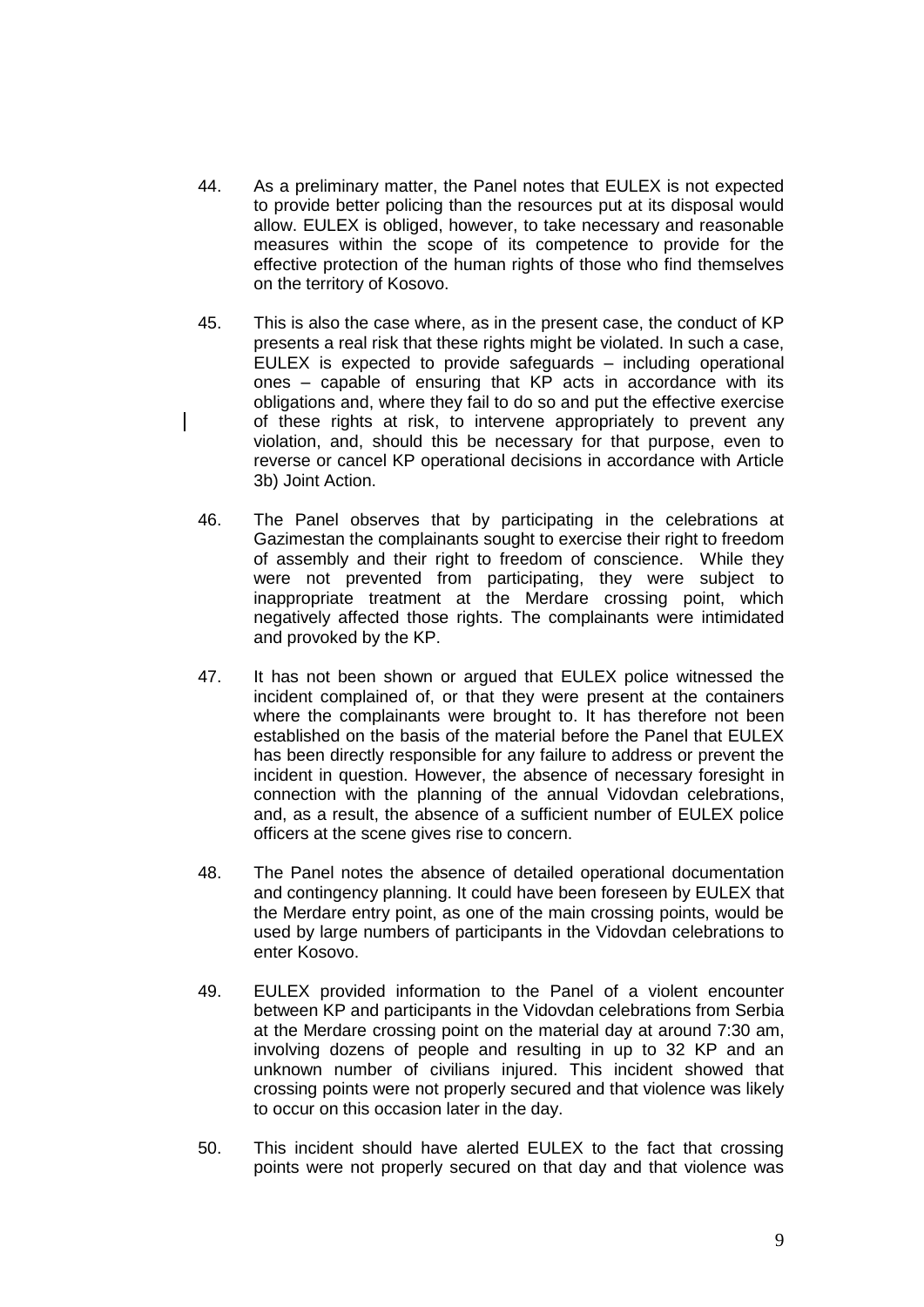likely to occur on these locations. The absence of an adequate number of EULEX officers at the Merdare crossing point after that incident demonstrates a lack of foresight on the part of EULEX. Increasing the number of EULEX officers would have contributed to deter any kind of behaviour by KP that might have amounted to possible human rights violations. It could also have enabled EULEX officers on site to intervene to stop or prevent any human rights violations to which they have been witness. It has not been shown that it would have been overly onerous for EULEX to do so.

- 51. EULEX provided conflicting figures regarding the number of EULEX officers who were on duty during the Vidovdan events and regarding their exact whereabouts. According to the information available to the Panel, only two EULEX police officers were present at times at the Merdare crossing points, conducting MMA activities. In the Panel's opinion it is clear that this figure was inadequate to deal with the Vidovdan events, even bearing in mind the limited resources of EULEX. The absence of an adequate number of EULEX officers at the Merdare crossing point despite EULEX's awareness of the risks involved demonstrates a lack of foresight on the part of EULEX.
- 52. The undisputed fact that the operation was KP-led does not release EULEX from its own responsibility to ensure that its involvement in these events and operations was consistent with relevant human rights standards. In particular, the Panel has not been provided with information that adequate steps were taken to ensure proper coordination with KP in order to secure effective protection of participants against violence or other sorts of violations of their rights, including preventive measures to ensure that KP's actions were consistent with relevant human rights standards. In this regard, the Panel emphasises that it is of particular importance that KP is properly trained and advised on applicable human rights standards regarding the general treatment of participants in this sort of events as well as about the conditions for lawful seizure of their property.
- 53. The Panel concludes that, as a result of insufficient resources allocated to the Vidovdan operation by EULEX with a view to ensuring respect for human rights, inadequate training and insufficient operational guidelines, complainant H and G were denied the full and effective enjoyment of their right to respect to private life, freedom of assembly as well as right to exercise their religion safely and without unnecessary hindrance.

#### **Investigative steps**

54. The Panel further notes that, based on the information provided to the Panel, no investigative steps were taken after the Vidovdan celebrations in June 2012 with a view to investigating the violations alleged by the complainants.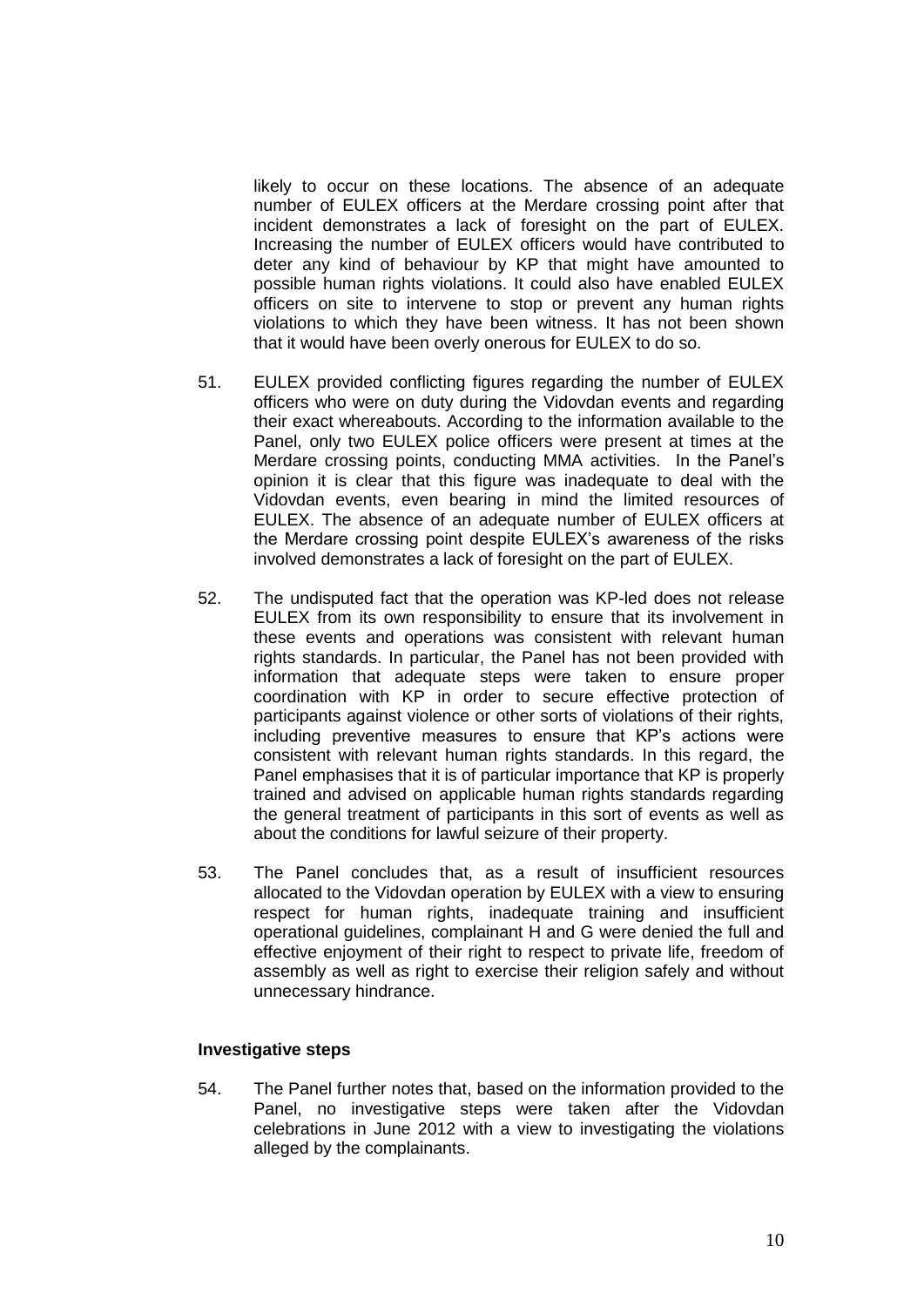- 55. The Panel notes, however, that there is no indication before the Panel that any EULEX authority knew of these two incidents or that they were ever brought to EULEX's attention.
- 56. In those circumstances, the Panel finds that EULEX's failure to investigate these two incidents does not constitute a violation of the complainants' rights which may be attributed to EULEX.

## **FOR THESE REASONS, THE PANEL, UNANIMOUSLY,**

1. *Holds* that there have been violations of Articles 8, 9 and 11 of ECHR, as well as Articles 17, 18, 21 and 22 of the ICCPR in respect of both complainants;

2. *Finds* it appropriate, in the light of its above findings and to the extent that the HoM has not already done so in compliance of the recommendations made by the Panel in the cases **[2012-09 A., 2012-10 B., 2012-11 C., 2012-](http://www.hrrp.eu/docs/decisions/Decision%20and%20Findings%202012-09;%202012-10;%202012-11;%202012-12%20pdf.pdf) [12 D.](http://www.hrrp.eu/docs/decisions/Decision%20and%20Findings%202012-09;%202012-10;%202012-11;%202012-12%20pdf.pdf)**, to make the following recommendations to the HoM under Rule 34 of its Rules of Procedure:

- i. That HoM acknowledges that the complainants' rights have been breached by EULEX.
- ii. That HoM requests all relevant branches and organs of EULEX, which possess information regarding last year's Vidovdan events, to provide him with a full and complete overview of EULEX's actions during these events. On that basis, that the HoM ensures that any information in EULEX's possession regarding possible human rights violations committed in this context (including any violation attributable to KP officers) is provided to the competent Kosovo authorities for follow-up action and investigation. Should EULEX later determine that such cases were not fully and adequately investigated, that EULEX consider taking over the responsibility of investigating these cases.
- iii. The HoM is invited to enquire with competent investigative and prosecutorial authorities in EULEX whether investigative steps could be taken in relation to the incident involving complainants H and G.

The Panel invites the HoM to inform the complainants, directly or through the competent investigative organs of EULEX, of the result of these enquiries. The complainants are at liberty to report to the Panel in relation to any outstanding matter when they are contacted by EULEX.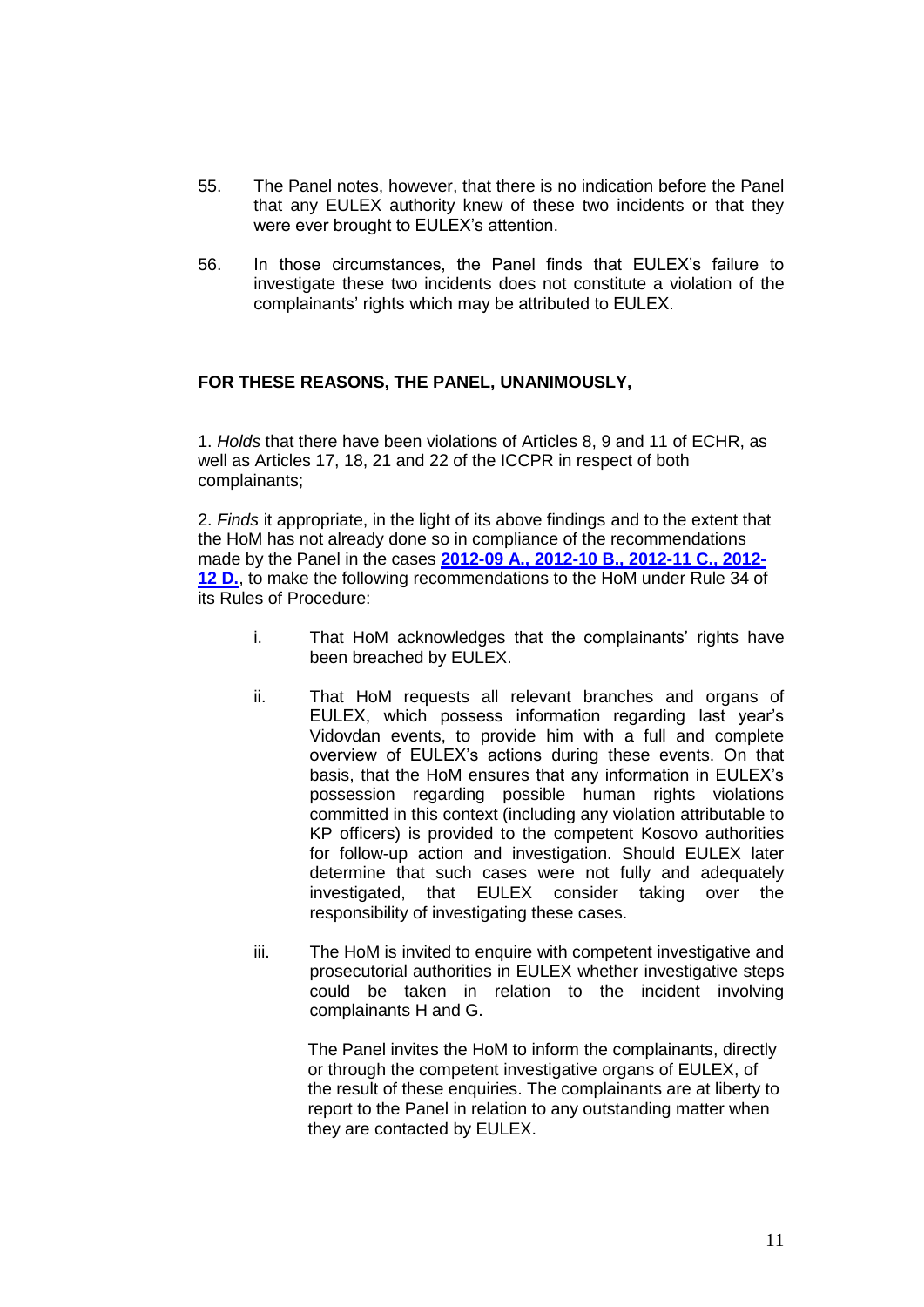- iv. Should EULEX play any part in the 2014 Vidovdan celebrations, that the HoM ensures that, the competent authorities of EULEX–
	- a) conduct a risk assessment with a view to the establishment and identification of possible sources of risks to the effective protection of the human rights of participants in the said Vidovdan celebrations. For that purpose, that competent EULEX authorities refer to and learn lessons from the shortcomings identified in the Vidovdan operation in June 2012 and as are recorded in the present decision;
	- b) submit to HoM a detailed plan with regard to the involvement of EULEX in the forthcoming Vidovdan celebrations on 28 June, 2013. Such a plan to include a detailed description of the means and resources required to ensure that EULEX officers perform their executive mandate responsibilities effectively, in particular with regard to the protection and preservation of the human rights of the participants in these events. This will include, if necessary, the option for EULEX officers to call for reinforcements. This plan to also include adequate means of communication and transportation to ensure that prompt intervention is possible where necessary in order to pre-empt or put an end to human rights violations:
	- c) ensure adequate coordination between the EULEX Mission on the one hand and KP and competent Kosovo authorities on the other so that there is effective protection of the participants in these celebrations. That EULEX also ensure that KP officials involved in such matters are made fully aware that the perpetration of violence upon participants will not be tolerated and that mechanisms of accountability will be in place to punish wrongdoers;
	- d) in line with the resources reasonably available for such purposes, assign a sufficient number of EULEX officers to this task, commensurate with the importance of those Vidovdan events and in accordance with the potential risk of human rights violations;
	- e) provide clear guidelines and instructions to all EULEX police officers involved in this operation, in particular with regard to the circumstances under which they would be obliged to intervene to protect the human rights of participants.
- v. Regarding potential investigation and reporting of misconduct, that the HoM also ensures that EULEX officers involved in the Vidovdan operation carefully record any instance of human rights violations which they may witness or which are reported to them. That EULEX, in turn, investigate each of these alleged incidents and/or transmit this information to the

12